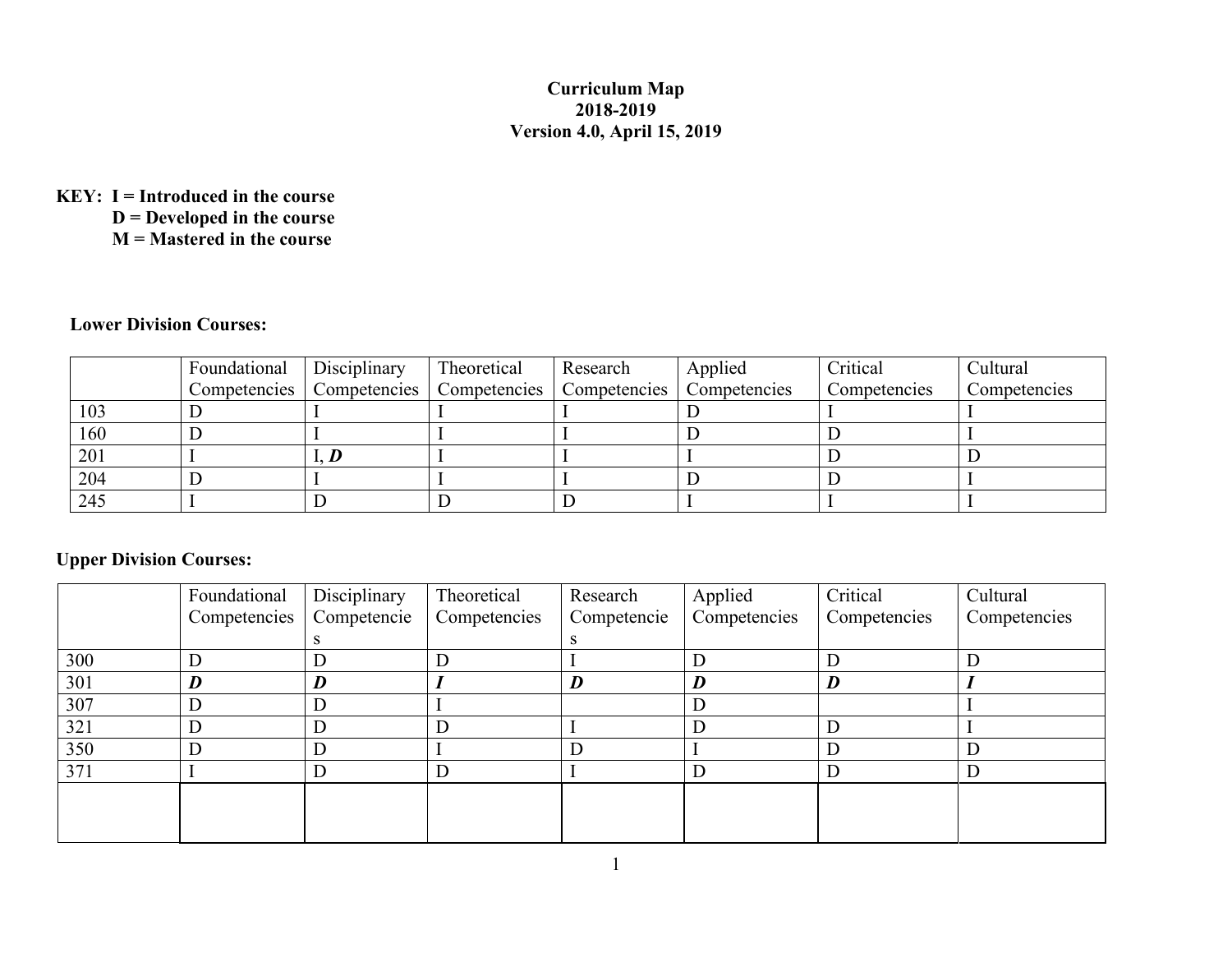|     | Foundational<br>Competencies | Disciplinary<br>Competencies | Theoretical<br>Competencies | Research<br>Competencies | Applied<br>Competencies | Critical<br>Competencies | Cultural<br>Competencies |
|-----|------------------------------|------------------------------|-----------------------------|--------------------------|-------------------------|--------------------------|--------------------------|
| 405 | D                            | $\mathbf D$                  | $\mathbf D$                 | $\mathbf D$              | $\mathbf{M}$            | M                        | M                        |
| 406 | $\bf I$                      | M                            | $\overline{D}$              | $\mathbf D$              | ${\bf D}$               | $\mathbf D$              | ${\bf D}$                |
| 407 | D                            | $\mathbf D$                  | I                           | $\bf I$                  | $\mathbf{M}$            | $\mathbf D$              | $\mathbf{M}$             |
| 415 | $\bf I$                      | $\boldsymbol{D}$             | ${\bf D}$                   | $\mathbf D$              | M                       | $\mathbf D$              | $\mathbf M$              |
| 420 | D                            | $\bf I$                      | $\mathbf D$                 | $\mathbf{M}$             | M                       | M                        | $\bf{I}$                 |
| 421 | $\mathbf I$                  | D                            | I                           | $\mathbf I$              | M                       | $\mathbf D$              | M                        |
| 422 | $\overline{D}$               | $\boldsymbol{D}$             | $\mathbf D$                 | $\bf I$                  | M                       | M                        | $\boldsymbol{M}$         |
| 423 | $\mathbf D$                  | $\boldsymbol{D}$             | D                           | $\mathbf D$              | M                       | $\mathbf{M}$             | ${\bf D}$                |
| 424 | $\boldsymbol{D}$             | $\mathbf{M}$                 | M                           | $\mathbf D$              | M                       | $\mathbf D$              | $\boldsymbol{D}$         |
| 425 | $\mathbf D$                  | $\boldsymbol{D}$             | $\overline{M}$              | $\mathbf D$              | M                       | $\mathbf{M}$             | $\boldsymbol{D}$         |
| 426 | $\mathbf{M}$                 | $\mathbf D$                  | $\mathbf M$                 | M                        | $\mathbf D$             | D                        | $\boldsymbol{D}$         |
| 427 |                              | $\mathbf D$                  | $\overline{M}$              | $\bf I$                  | ${\bf D}$               | $\mathbf D$              | M                        |
| 428 | $\boldsymbol{D}$             | $\mathbf D$                  | $\boldsymbol{D}$            | $\mathbf D$              | M                       | $\boldsymbol{D}$         | $\boldsymbol{D}$         |
| 441 | $\mathbf D$                  | $\mathbf{M}$                 | $\mathbf D$                 | $\mathbf{M}$             |                         | $\mathbf{M}$             | $\mathbf I$              |
| 445 | $\mathbf D$                  | D, M                         | D, M                        | ${\bf D}$                | $\mathbf D$             |                          | $\boldsymbol{M}$         |
| 446 | $\mathbf D$                  | $\mathbf D$                  | D                           |                          | M                       | $\mathbf{M}$             | M                        |
| 450 | $\mathbf D$                  | $\mathbf D$                  | D                           |                          | ${\bf D}$               | M                        | $\mathbf{M}$             |
| 452 | $\mathbf D$                  | ${\bf D}$                    | M                           | $\mathbf D$              | ${\bf D}$               | M                        | ${\bf D}$                |